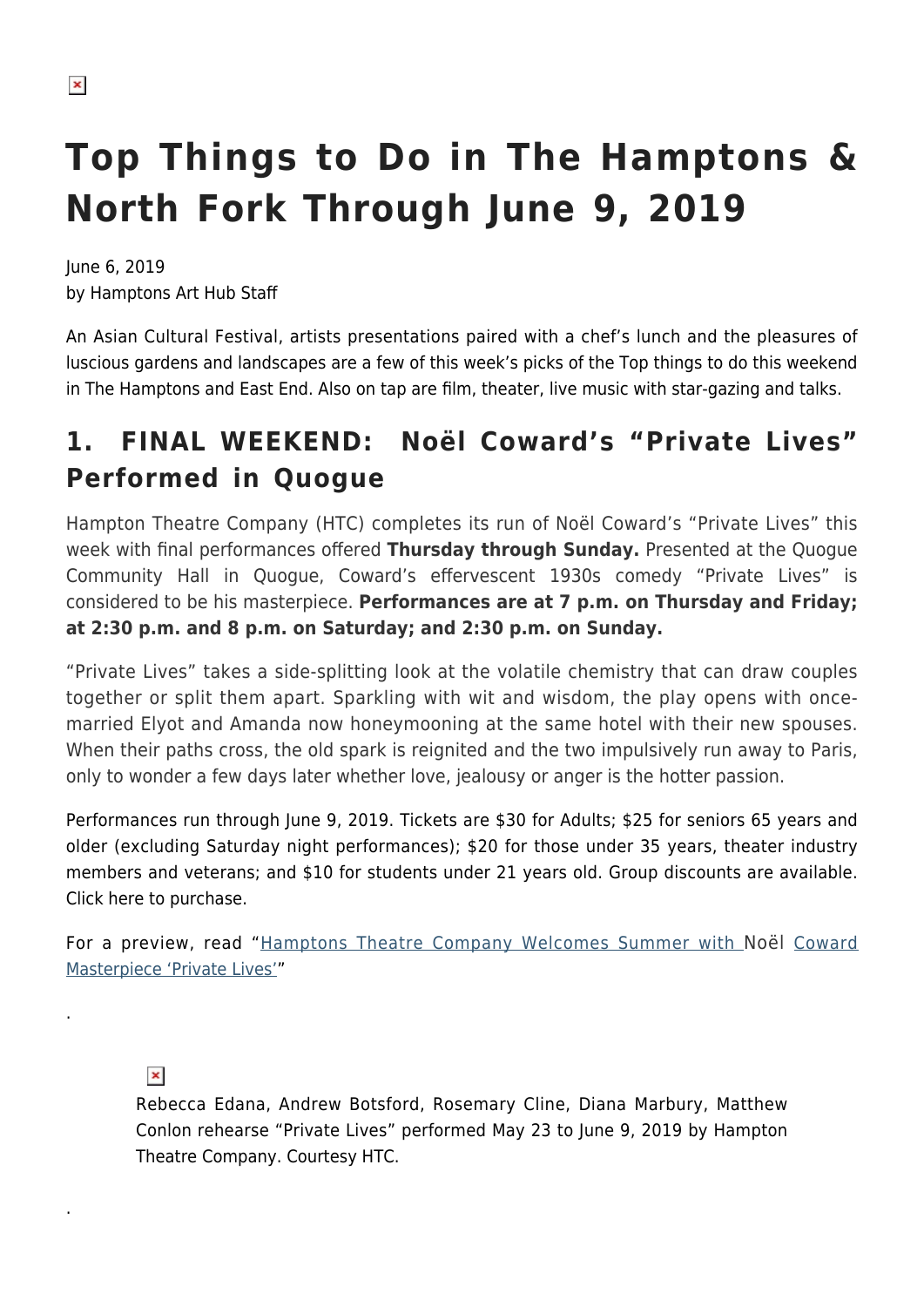### **2. Landscape Pleasures Weekend**

**Landscape Pleasures** offers a weekend of events from **Friday, June 7, 2019 to Sunday, June 10, 2019** with the Parrish Art Museum at its base.

The weekend kicks off with a film screening and talk and continues with a symposium and tour of private gardens plus other fun events (including a cocktail party and workshop). The Film Screening and Talk on Friday is open to the public with the Landscapes Pleasures symposium, garden tour and cocktail party included in a single ticket price of \$200 for museum members and \$250 for nonmembers. Click [here](https://327.blackbaudhosting.com/327/Landscape-Pleasures-2019) to purchase and to discover additional sponsorship levels.

Friday's film and talk features the documentary "The Gardens of Piet Oudolf" and is followed by a conversation with Parrish Art Museum Director Terrie Sultan and film director Thomas Piper. The event is included with Landscape Pleasure tickets or are \$15 for non-museum members and \$5 for members, children and students. Click [here](https://327.blackbaudhosting.com/327/tickets?tab=2&txobjid=97ddf486-b265-442c-ac7f-27be56668ec7) to register.

The Parrish Art Museum is located at 279 Montauk Highway, Water Mill, NY 11976. [www.parrishart.org](https://parrishart.org/).

Click [here](https://parrishart.org/event/landscape-pleasures-2019/2019-06-08/) for details and to register.

 $\pmb{\times}$ 

.

.

Garden on Springs Fireplace Road in East Hampton, NY, featured on the 2019 Tour. Photo Jason Dewey. Courtesy Parrish Art Museum.

### **3. Asian Culture Celebrated in Dance, Performance & Cuisine**

Southampton Cultural Center hosts the Spring Performing Arts Festival featuring workshops, performance of music and dance plus a "Taste of Asia" Food Reception on **Saturday, June 8, 2019. Workshops take place from 3 to 5 p.m.; performance from 5 to 6 p.m. and a Reception from 6 to 7 p.m.** 

The Spring Performing Arts Festival, presented by the Asian Cultural Alliance, features a range of Asian cultures in its programming. Highlights include Chinese Lion Dance, Philippine dances, Kong Fu, Guquin music and Chinese Face Changing.

The festival will end with a complimentary "Taste of Asia" food reception which meeting the performance artists and a cooking demonstration of Philippine cuisine.

Admission is \$20 and \$10 for children and students under 21 years old. Click [here](https://web.ovationtix.com/trs/pe.c/10405420) to purchase online with tickets available at the door. Southampton Cultural Center is located at 25 Pond Lane,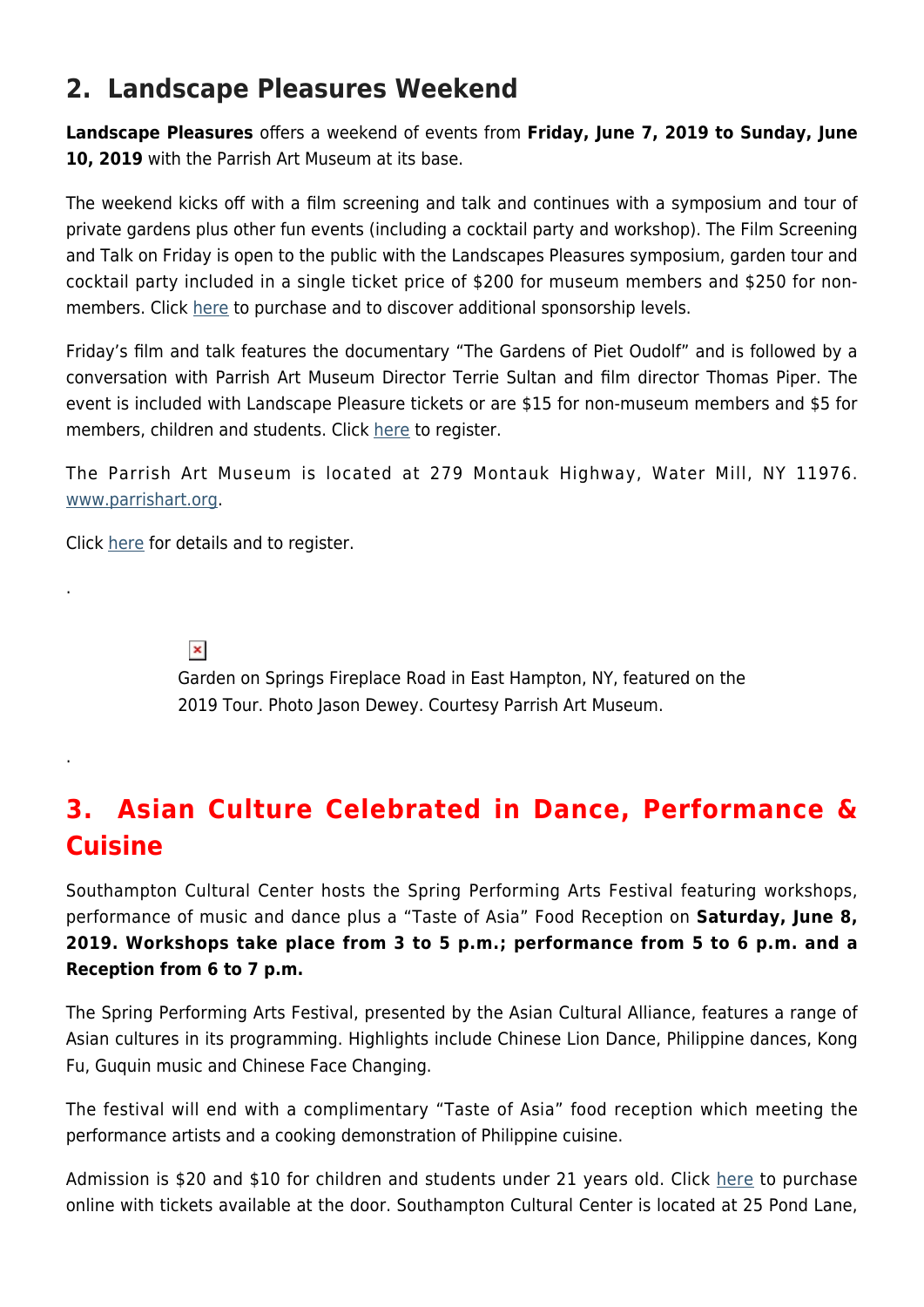Southampton, NY 11968.

Click [here](https://www.scc-arts.org/event/2019-spring-performing-arts-festival/) for event details.

 $\pmb{\times}$ 

.

.

Performance at the Spring Performance Arts Festival at Southampton Cultural Center. Photo courtesy Douglas Elliman.

#### **4. Art & Wellness Tips for Aging Gracefully**

Artful Home Care presents a panel discussion on aging gracefully through the arts on **Saturday, June 8, 2019 at 3 p.m.** at Guild Hall.

"Art for Health: Looking forward to Aging on the East End" features a panel of experts discussing ways art, music, and different types of wellness programs can enhance the quality of life. Speakers include The discussion is moderated by Beth McNeil Muhs. and is followed by a Q&B and Reception with light refreshments.

Admission is free

Click [here](https://www.guildhall.org/events/artful-home-care-presents-art-for-health-lecture-series-looking-forward-to-aging-on-the-east-end/) for details.

#### **5. Flute & Electronica at Custer Observatory**

Rites of Spring Concert Series offers its next concert at Custer Observatory on the North Fork on **Saturday, June 8, 2019, at 7 p.m.**

Featuring flutist Tim Monro and electronica by Chris Cerrone, the concert opens with five short meditative pieces to prepare audience for Cerrone's "Liminal Highway," which takes the audience on more dramatic journey. "Liminal Highway," written for Grammy-winning flutist Tim Monro, evokes the sensation of this moment. Layer upon layer of flute sounds shimmer, pulse and glow, creating a radiantly beautiful sonic mirage. Stargazing will follow if weather permits.

Advance Tickets are \$25 for adults and \$10 for students and be purchased by clicking [here.](https://www.eventbrite.com/e/liminal-highway-tickets-59849586725) Tickets at the door are \$30. The Custer Observatory is located at 1115 Main Bayview Rd, Southold, NY 11971.

Click [here](http://www.custerobservatory.org/) for event details.

## **6. Artists & Chef's Lunch**

Watermill Center hosts the "Artists Table with Chef Jason Weiner" on Sunday, June 9, 2019 at noon.